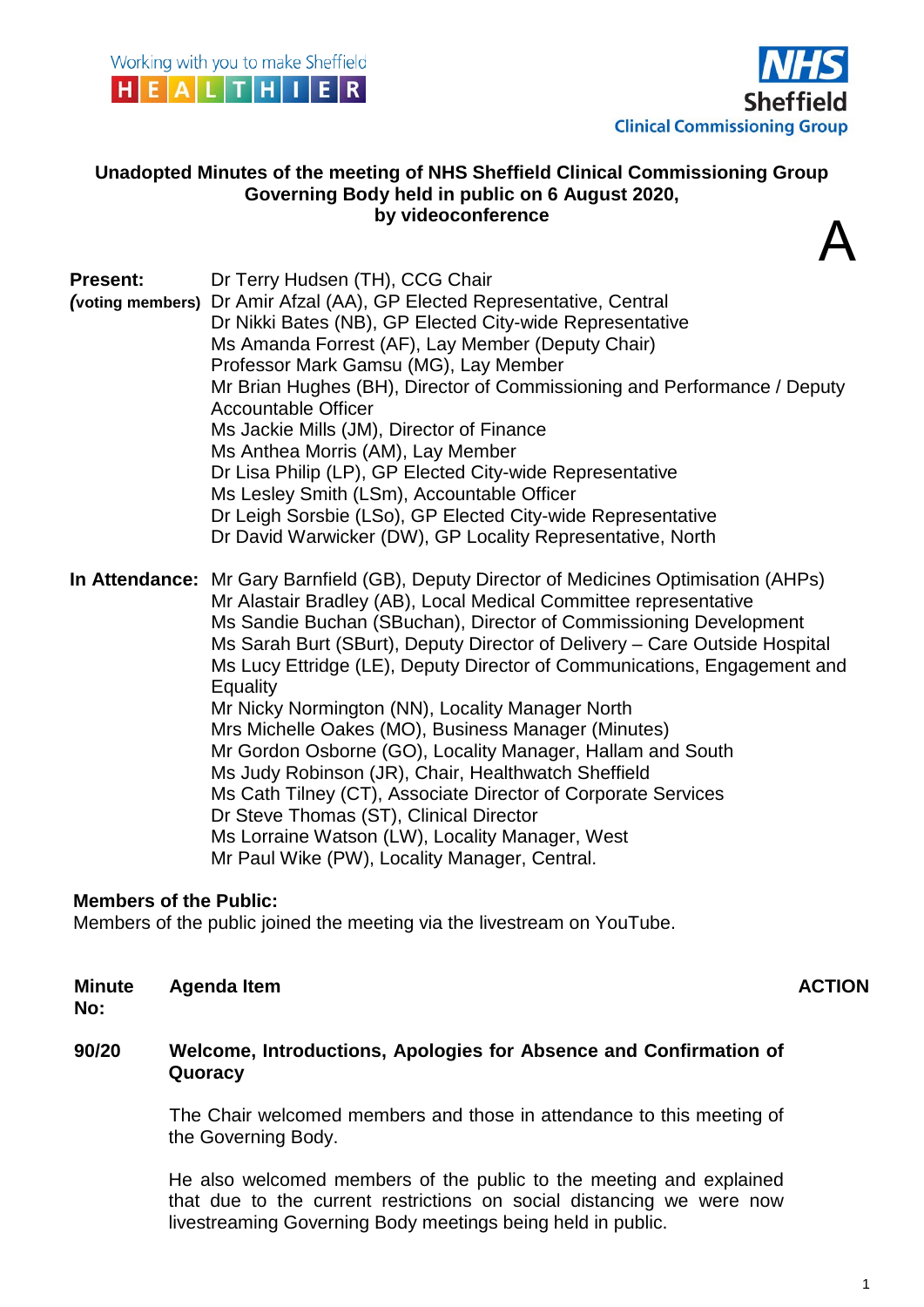For the benefit of members of the public and others in attendance, the Chair asked that Governing Body members raise their hands virtually or through the chat function if they wished to speak and identify themselves first with their name and role on Governing Body.

Apologies for absence have been received from:

- Dr Andrew McGinty (AMc), GP Locality Representative, Hallam and South, Dr Zak McMurray, Medical Director
- Ms Chris Nield (CN), Lay Member
- Dr Marion Sloan (MS), GP Elected City-wide Representative
- Mr Alun Windle (AW), Acting Chief Nurse

Apologies for absence from those who are normally in attendance have been received from:

- Mr Greg Fell (GF), Sheffield Director of Public Health
- Mr John Macilwraith (JMcI), Executive Director of People's Services, Sheffield City Council

The Chair declared the meeting was quorate.

The Chair welcomed Cath Tilney who has been appointed as Associate Director of Corporate Services and Sandie Buchan who has been appointed as Director of Commissioning and Development who were in attendance in their new roles and had previously notified their declarations of interest to the Chair of which there was nothing of interest for this meeting.

### **91/20 Declarations of Interest**

The Chair reminded members of their obligation to declare any interest they may have on matters arising at Governing Body meetings which might conflict with the business of NHS Sheffield Clinical Commissioning Group (CCG). The Chair also reminded members that not only would any conflicts of interests need to be noted but there would also need to be a note of the action taken to manage this.

A conflict of interest occurs where an individual's ability to exercise judgement, or act in a role, is or could be impaired or otherwise influenced by his or her involvement in another role or relationship. The Standards of Business Conduct and Conflicts of Interest Policy and Procedure can be found at: [http://www.sheffieldccg.nhs.uk/our-information/documents-and](http://www.sheffieldccg.nhs.uk/our-information/documents-and-policies.htm)[policies.htm](http://www.sheffieldccg.nhs.uk/our-information/documents-and-policies.htm)

Declarations made by members of the Governing Body are listed in the CCG's Register of Interests. The Register is available either via the secretary to the meeting or the CCG website at the following link: <http://www.sheffieldccg.nhs.uk/about-us/declarations-of-interest.htm>

There were no declarations of interests made relating to agenda items at today's meeting.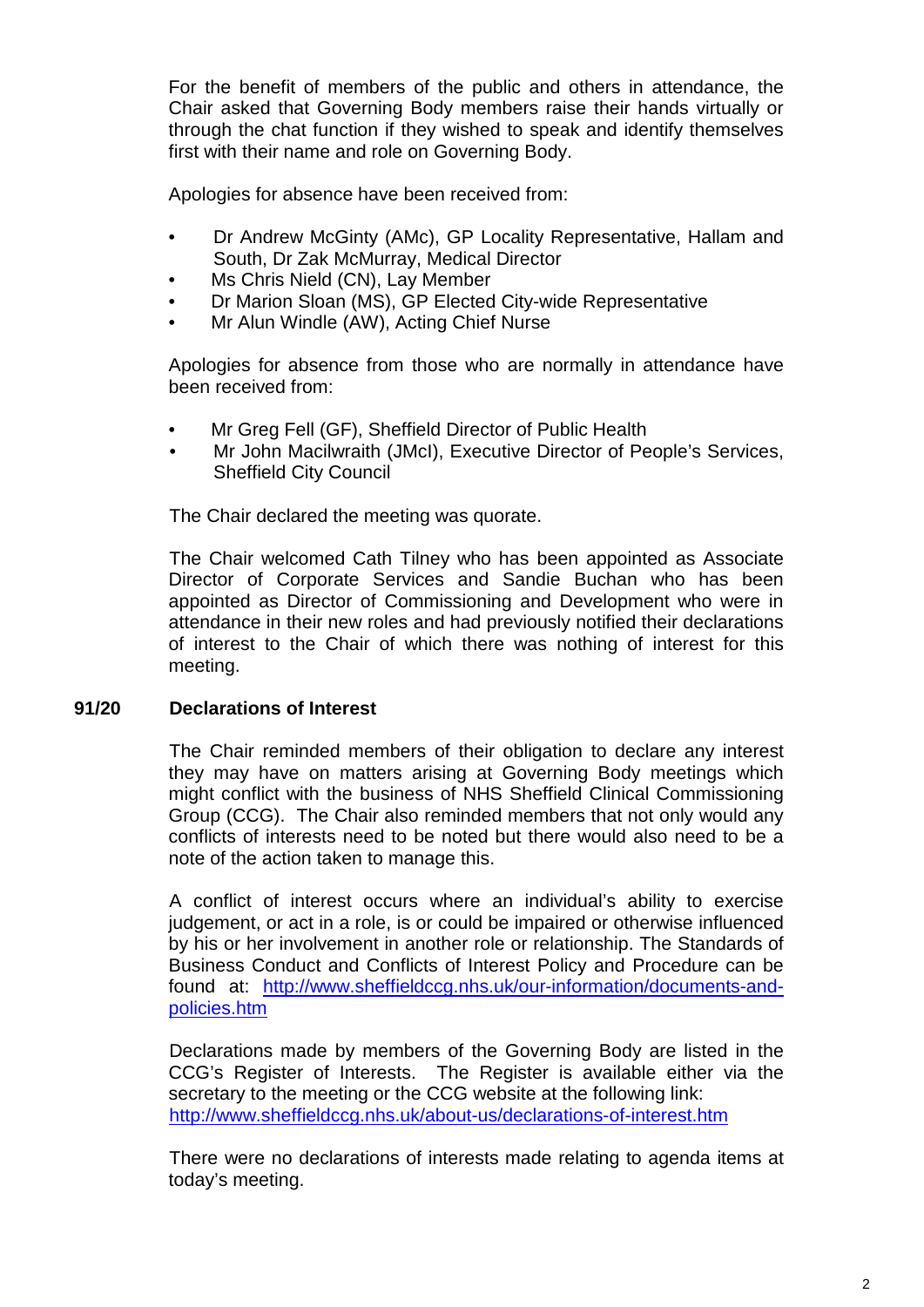## **92/20 Questions from Members of the Public**

There were no questions from members of the public.

#### **93/20 Chair's Opening Remarks**

The Chair reflected how busy the CCG has been working through the response to Covid. Also reflected that last week NHS England formally moved from phase level four pandemic response to level three pandemic response. This was largely around three key things; restoration of clinical services and the need for us to consider how we reset some of those services to work in a new way; making sure we begin to catch up on the work as an NHS organisation that has been paused; and ensuring that patients who have been waiting for treatment and services are made a priority.

#### **94/20 Approval of Unadopted Minutes of the Previous Meeting**

The unadopted minutes of the meeting held in public on 18 June 2020 were agreed as a correct record.

#### **95/20 Matters Arising and Follow up on Reflections from last Governing Body**

#### **a) Question from Member of the Public (minute 122/19 refers)**

The Chair reported that an update was received at the last Governing Body in relation to levels of vacancies in the system which was suspended during the Covid work. The Director of Commissioning and Performance confirmed that the information in relation to the workforce group of the Accountable Care Partnership is now starting to reconvene so the issues around agency spend and vacancy will be picked up through that work and will be reported at a later Governing Body.

#### **Action: The Director of Commissioning and Performance will report back at a future Governing Body BH**

#### **b) Performance, Quality and Outcomes Report: Position Statement Month 8 (minute 13/20 refers)**

The Director of Commissioning and Performance reported on how we facilitate intelligence requests from practices and the appropriateness of collecting that information to be fed back to the Yorkshire Ambulance Services. Work is still underway, in light of the other requests within primary care that data has not been taken forward, however this will now be explored.

#### **c) Governing Body Assurance Framework (GBAF) (minute 35/20 refers)**

Picked up as an agenda item.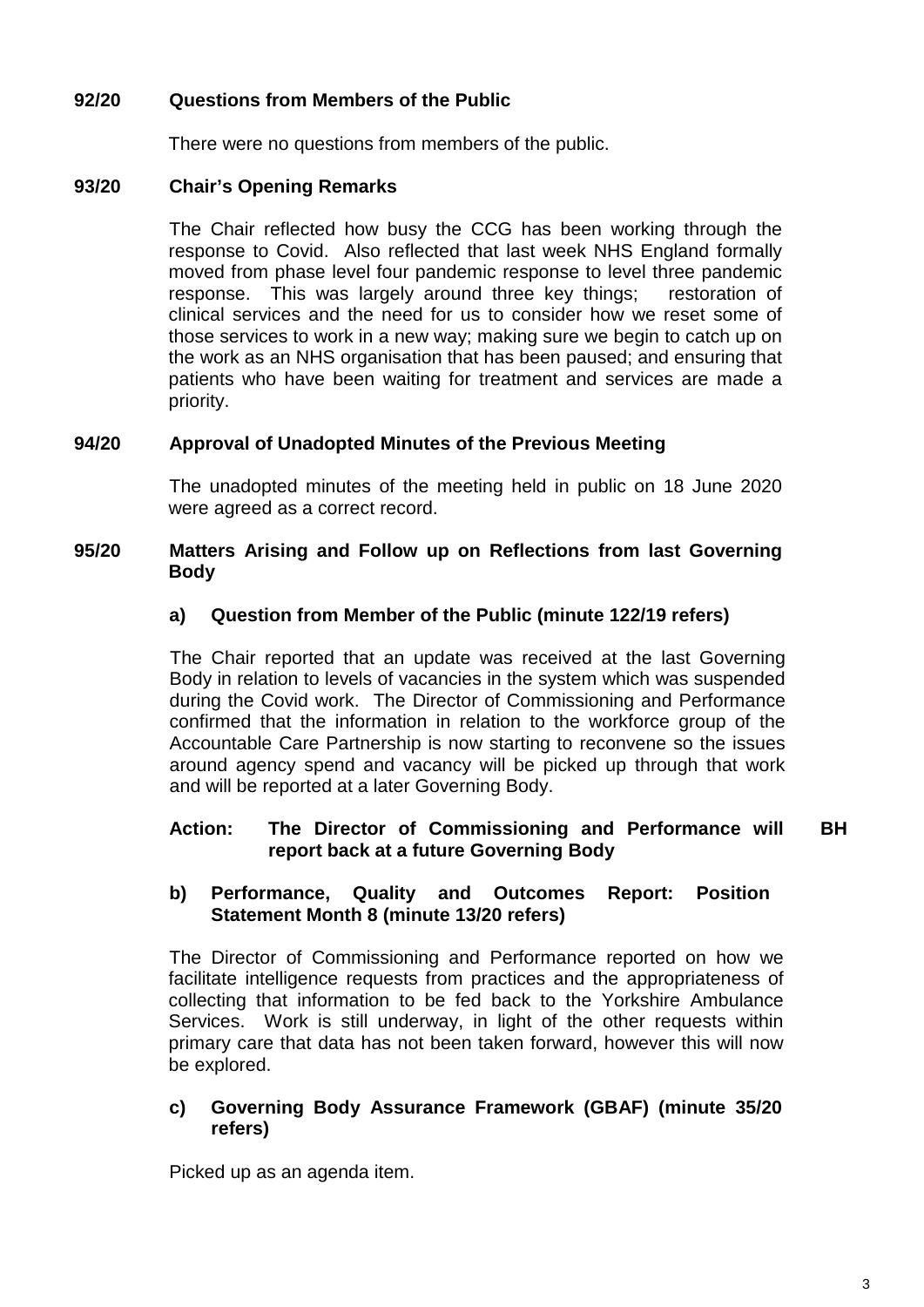## **d) Operational Plan including Commissioning Intentions (minute 36/20 refers)**

The Director of Commissioning and Performance reported that work is still ongoing and have a version of the revised set of commissioning intentions and priorities which will be discussed in private Governing Body and will be produced once signed off.

## **e) Any Other Business: Email from Healthwatch Sheffield (minute 70/20(c) refers)**

The Chair has met with the Chair and Chief Executive of Healthwatch and item can be closed.

# **f) Questions from Members of the Public (minute 75/20 refers)**

Completed. Item closed.

# **g) Feedback from Lay Members (minute 78/20(j) refers)**

Professor Gamsu, Lay Member reported it was agreed to share with Healthwatch through the Chair some of the background papers in relation to the work on equalities which was on the agenda. Ms Judy Robinson, Healthwatch Sheffield asked if this information could be received earlier for future.

## **h) Adoption of NHS Sheffield CCG Audited Financial Accounts for 2019/20 (minute 79/20 refers)**

The Chair has written to the Director of Finance and Finance team and the Medical Director has written to the Medicines Optimisation Team to offer thanks on behalf of Governing Body. Item closed.

#### **i) Performance, Quality and Outcomes Report: Position Statement: A&E maximum four hour wait performance of 90% in March (minute 82/20 refers)**

The Chair reported the work has been completed. Item closed.

## **j) Patient Safety, Quality and Experience Report (minute 83/20 refers)**

The Deputy Director of Medicines Optimisation reported there was no further update and will be picked up at September Governing Body. **B/F**

A letter has been sent to Dr Sarah Mitchel to congratulate her on receiving the Yvonne Carter award for outstanding early career researcher. Item closed.

# **k) Safeguarding Assurance Report (minute 84/20 refers)**

The Chair reported that concerns were raised from GPs around midwives not visiting premises. Discussions are ongoing with a recommendation to bring back to September for further clarity.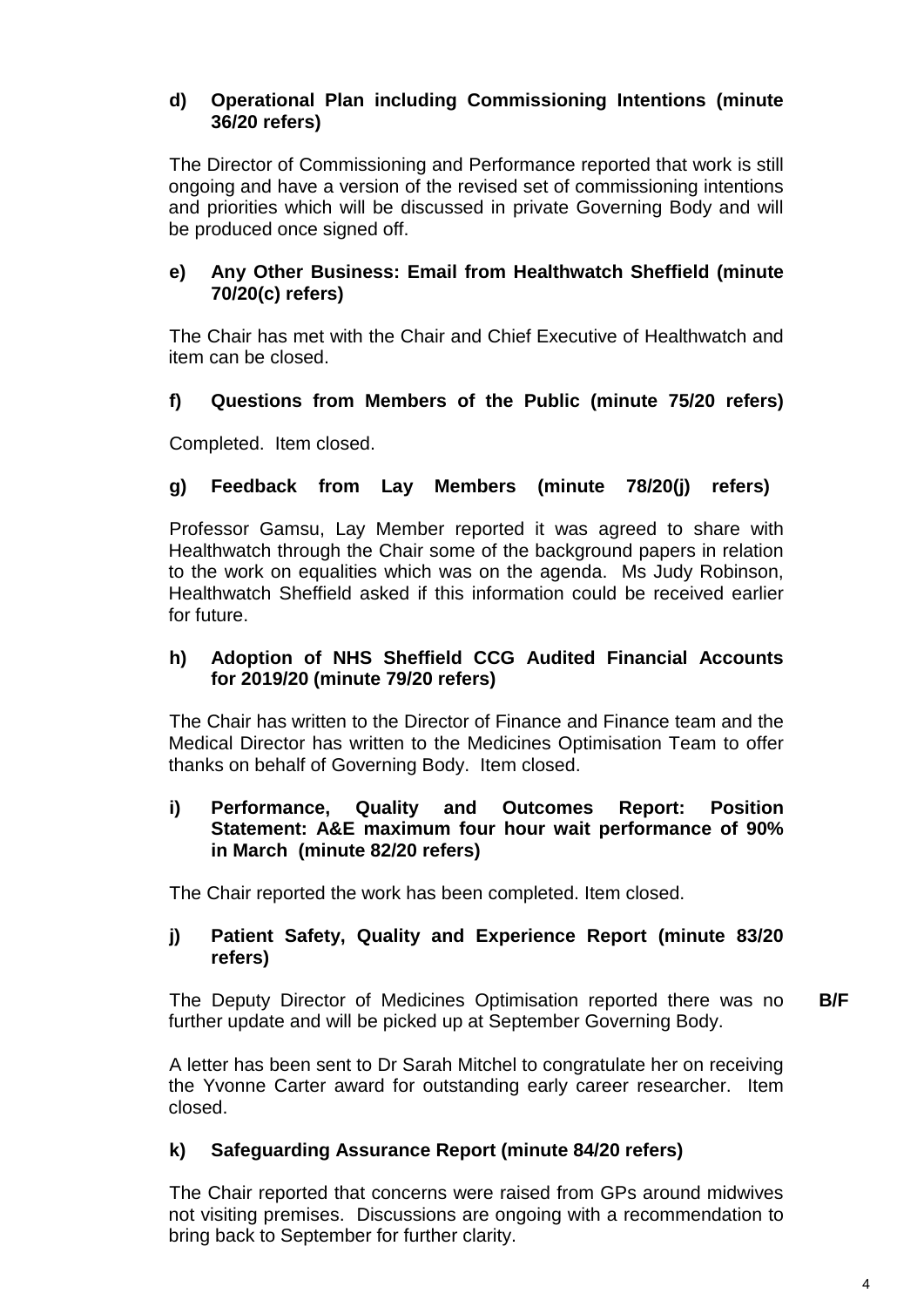Include an oversight of the Safeguarding Board in our quality reporting to the Quality Assurance Committee (QAC), Ms Amanda Forrest, Lay Member reported will be discussed at the next QAC and report to Governing Body in September as a substantive agenda item. **B/F**

#### **Action: To be a substantive item with the safeguarding assurance and the Quality Assurance Committee report for September**.

#### **96/20 Patient Story**

The Deputy Director of Medicines Optimisation (AHPs) reported that today's patient experience video was about common experiences in Sheffield around the BAME community during Covid, presented by the Chief Officer of FaithStar which is a community organisation leading BAME community and she also chairs the BAME community group. The video highlights the experiences the BAME community has gone through and how they have been disproportionally affected by Covid in many ways including the health, mortality and socially and economically. The video complements item G equality report on the agenda.

The Chair highlighted there is a difference between language and cultural sensitivity which needs to play into how we can think about the commissioning of services in future. Also the diversity of communities and recognising so we can do things differently.

Professor Mark Gamsu, Lay Member declared an interest at this stage as a Trustee of Darnall Wellbeing. The importance of relationships and trusted people from communities being an important part of connection reinforces that we know more work is needed. It is also important we must recognise the relationship with volunteers in the communities.

Dr Leigh Sorsbie, GP Elected City-wide Representative highlighted the importance of the communities and the ICS reports that reported on how the Covid crisis has impacted on the voluntary sector organisations with up to 50% reduction in income and the need to be mindful of that context in terms of supporting these communities.

The Chair asked the Deputy Director of Communications, Engagement and Equality to pass on thanks from Governing Body to FaithStar.

#### **Action: The Deputy Director of Communications, Engagement and Equality to pass on thanks from Governing Body to FaithStar. LE**

#### **97/20 Standards of Business Conduct and Conflicts of Interest Policy and Procedure**

The Director of Finance presented the updated Standards of Business Conduct and Conflicts of Interest Policy and Procedure which was circulated to members in the noting pack with track changes. The policy was updated in line with recommendations from internal auditors last year and reviewed by the Audit Committee in March.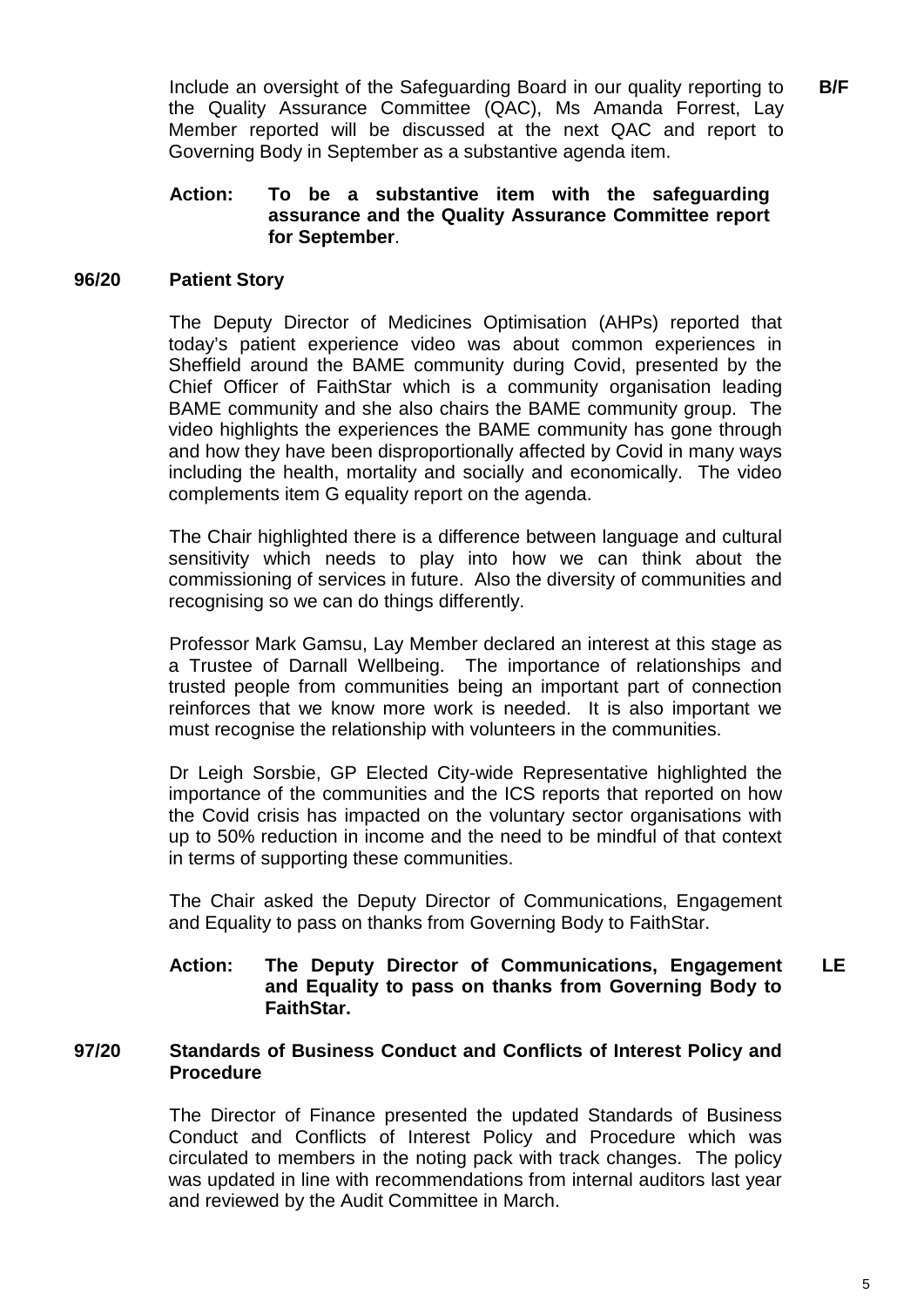The policy produced was based on the revised statutory guidance produced by NHS England (June 2017) bringing together a number of existing CCG policies into one comprehensive document.

The policy requires that all Governing Body members understand and commit to legal and regulatory framework and the proposal is subject to approval, a statement will be sent out asking Governing Body members sign and return that. **JM**

The Associate Director of Corporate Services advised that the changes in the structure could have an impact. The Director of Finance reported that as they were minor changes and has already been through an existing process suggested picking up at the next yearly review.

Governing Body approved the paper.

#### **98/20 NHS Sheffield CCG Governing Body Assurance Framework (GBAF) Refresh**

The Director of Finance presented the Governing Body Assurance Framework (GBAF) initial review 2020/2021 for consideration. The report covers the period up to 31 July 2020. Due to timings of meetings this report has not been shared with the Audit and Integrated Governance Committee (AIGC) prior to presentation to Governing Body.

It was noted that the impact of the Covid has had an impact on the nature of some of the risks that were described when the framework was approved for 2020/21 and these changes to the risks have been captured in the detailed sheets within the noting pack. Due to the capacity constraints in terms of responding to Covid crisis this review of the year has not followed the normal process and will endeavour to return to normal process for the next review.

It was highlighted that one of the risks in the framework has reduced in score and four have increased in score, with one risk being escalated to a critical risk which is in relation to the financial framework and the challenges our organisation and partner organisations may face and the impact that may have on our ability to invest in the priorities that were agreed. As the revised financial arrangements are worked will be looking at what progress can be made and will be in a position to give an update to Governing Body at the next review.

Some slight amendments have been proposed to the wording of strategic objective five in the report so in terms of our workforce the revised wording to read "Be a caring employer that values diversity and maximises the potential of our people" so asking for approval to change that objective.

Ms Amanda Forrest, Lay Member asked if other CCGs had also escalated the financial framework risk to critical and asked if we were in line with other CCGs. The Director of Finance agreed to check that out. The reassurance provided by the Government and by NHS England and Improvement is in response to the Covid crisis primarily and in terms of necessary expenditure already incurred. They did put a pause on discretionary new investments through this period and the diversion of that resource into the Covid response has meant that in some instances we may not be able to make progress in some areas. In other ways it has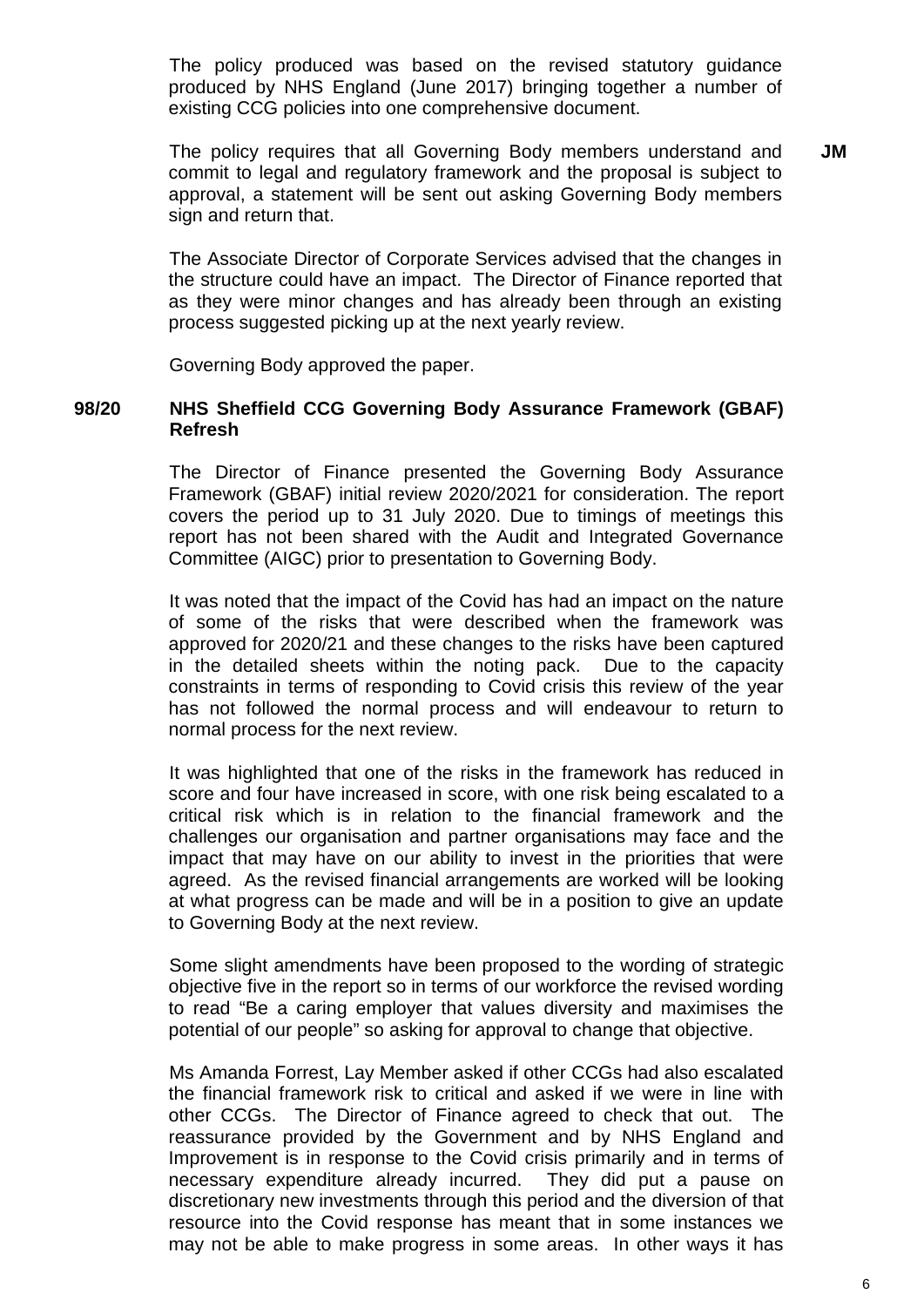escalated some of the changes so some of the areas wanted to invest in may no longer be a priority however, it will have distorted our medium term investments.

#### **Action: The Director of Finance to check if other CCGs had also escalated the financial framework risk to critical and feedback at the next Governing Body. JM**

Ms Judy Robinson, Healthwatch Sheffield stated that 2.3 the aim of independent self-care and education is good but raised concerns around doing things too quickly and not engaging people. The Director of Finance confirmed this would be picked up in future papers.

The Director of Commissioning and Performance / Deputy Accountable Officer supported on the importance of this document at this time outlining the process through Covid and the financial position. As this document becomes even more important moving forward and living with Covid for a significant period of time and those priorities, risks and actions identified are important to see as a live document.

The Accountable Officer highlighted that all the points are related from a financial thinking going forward our commissioning intentions and the differential impact Covid has had on the communities and on health inequalities and health outcomes over our investment priorities.

Ms Anthea Morris, Lay Member agreed how we integrate Covid and will be part of business as usual and integrating that into the risks. There is a need to understand what it does means for us going forward over the next few weeks and understand what a second phase may look like.

The Chair queried whether the amended wording on Objective 5 was in line with the NHS people plan that had been recently published. The Accountable Officer confirmed that it was and advised that the people plan promoted the concept of the caring and compassionate employer and the branding of "we are the NHS".

Governing Body noted and commented on the review of the GBAF as at the end of July 2020 and:

- Noted the review of objectives in light of the Covid-19 pandemic and approve the minor change to Objective 5;
- Noted the risk score:
- Noted the proposed review of risk owners in light of the CCG's restructure at executive level.

#### **99/20 Sponsorship Proposal Over £5k**

The Deputy Director of Medicines Optimisation (AHPs) presented the Standards of Business Conduct and Conflicts of Interest Policy and Procedure which requires that all proposals for sponsorship over £5k are approved by Governing Body. This paper is seeking approval for the proposal outlined in the attached appendices.

Astra Zeneca has offered sponsorship to Sheffield CCG in order to support a project to practices which aims to improve long term outcomes for south Asian community patients with diabetes. The specific aims of the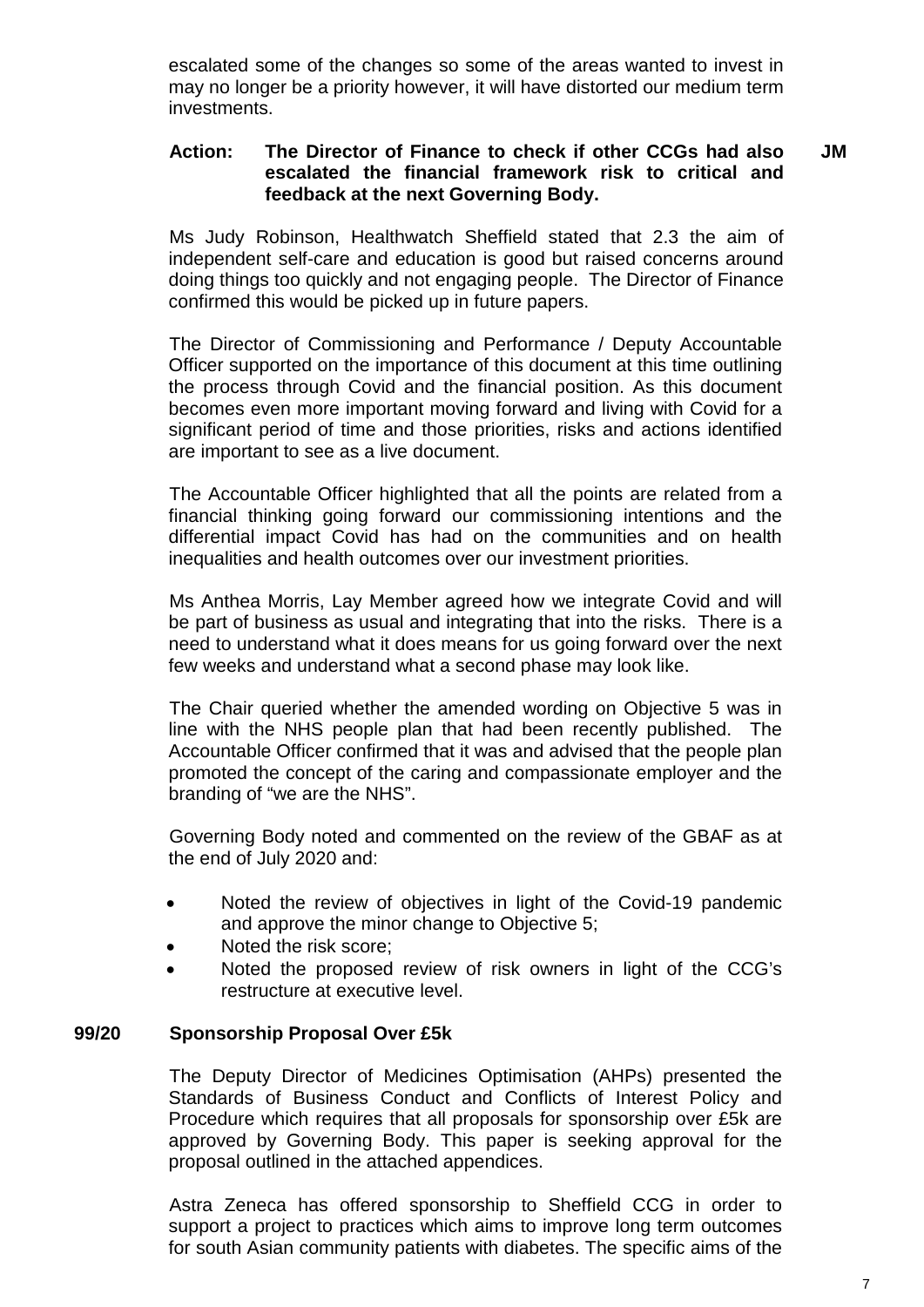project are to engage with patients with complex needs and complex risk factors. This is in line with the strategic aim of the CCG to reduce variation of care and increase access for hard to reach patient groups.

It is based on an initiative that is run in Glasgow called MELTs Initiative, (Minority Ethnic Long Term Medication Service) which received good reviews.

The proposal has been supported by secondary care diabetologists, CCG Clinical Lead GP for Diabetes and the lead for diabetes. It was discussed at the Area Prescribing Group although there was some nervousness around involvement in terms of sponsorship, there were no major concerns from a clinical perspective in terms of the recommendations.

Dr Nikki Bates, GP Elected City-wide Representative identified she was not comfortable with this kind of sponsorship from drug companies within the CCG and should be funded ourselves not through sponsorship.

Dr Lisa Philip, GP Elected City-wide Representative shared the same concerns and asked if any reporting at the end of the trial would be reviewed by the medical team responsible before Astra Zeneca publish anything in terms of transparency so there was no bias. The Deputy Director of Medicines Optimisation confirmed that any data that was produced from this would remain as the CCGs ownership.

Professor Mark Gamsu, Lay Member reiterated why the CCG was not funding it and what are mechanisms inside the CCG to make this funding available.

The Director of Finance reported the revised sponsorship does allow, with the right safeguards in place, we can have the option of using such sponsorship so would be a judgement call. In terms of circumstances to prioritising our own resources the financial framework has limited scope at the moment to identify discretionary investments.

Dr Leigh Sorsbie, GP Elected City-wide Representative commented we are looking at a significant health issue that is affecting a population who suffer from the long term effects of diabetes. Measuring the benefits against the risk which has already been looked at by our diabetes leads. Given the concerns and needs it would be useful to understand about what the perceived benefits would be.

The Deputy Director of Medicines Optimisation reported that the Glasgow study did show increase uptake from that community and other diabetes checks highlighted there was evidence of benefits.

Ms Amanda Forrest, Lay Member asked what is our threshold and the judgement of a financial threshold.

Dr Leigh Sorsbie, GP Elected City-wide Representative asked what the original baseline was in Glasgow and what the perceived benefits were which may be different in Sheffield.

Ms Cath Tilney, Associate Director of Corporate Services suggested having a quality and equality impact assessment within the document. The Deputy Director of Medicines Optimisation agreed and advised it had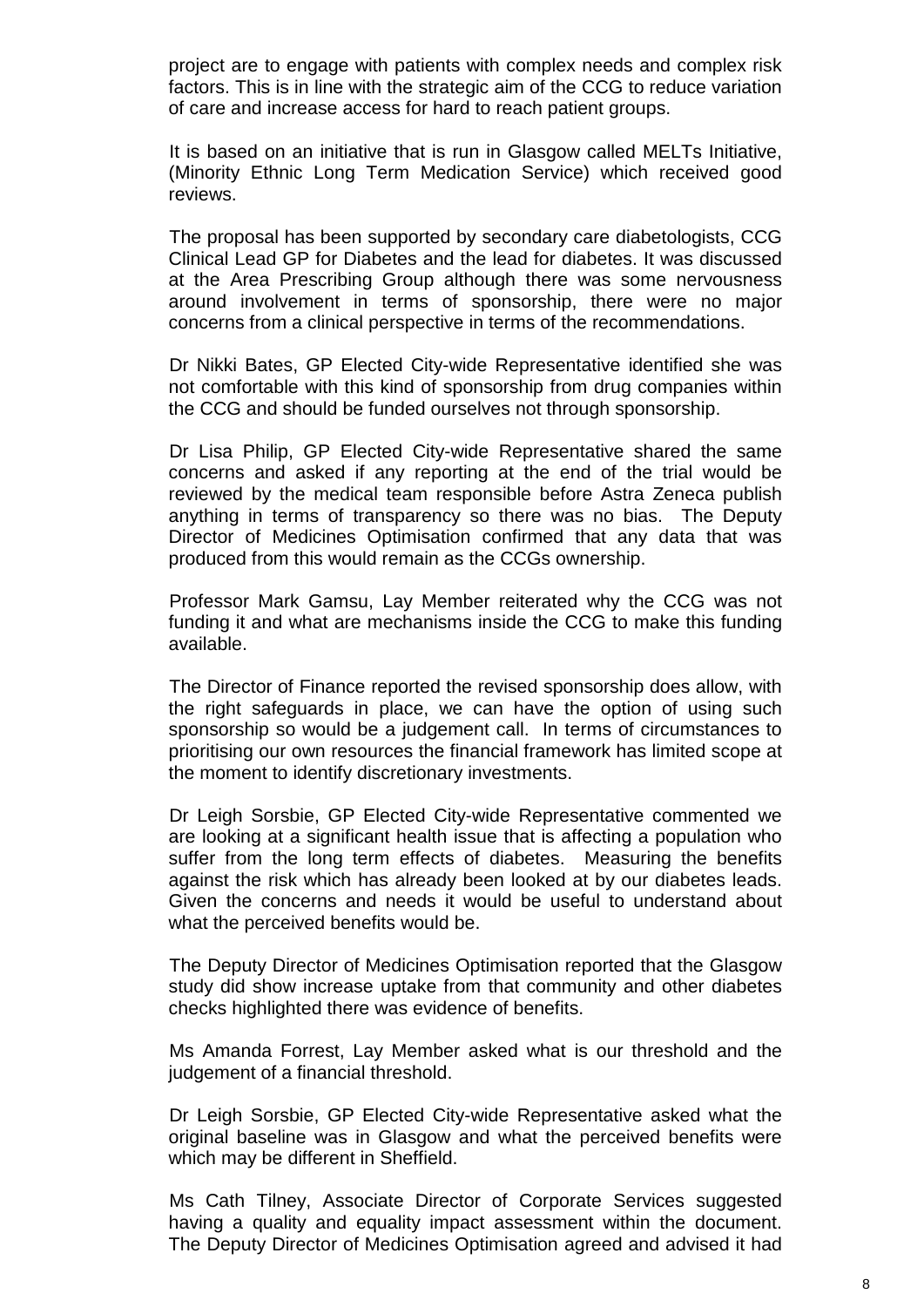not been carried out at this stage as this was the first stage and would then work up a detailed proposal.

Professor Mark Gamsu, Lay Member stated this is more about the principle and the issue is our relationship with a private sector organisation that has a potential conflict of interest in that funding and the mechanism. He queried if the decision was delayed, would that affect the timing and the impact of the project and the clinical effectiveness. Further discussion is needed as to how future discussions around sponsorship is handled.

The Director of Finance reported the reason for having a policy for over £5k is around reputation, governance and potential risk benefits which requires consideration by Governing Body.

The Deputy Director of Medicines Optimisation advised this would delay taking it forward and need to spend time thinking about our position in terms of pharmaceutical sponsorship.

Governing Body did not approve the attached proposal for sponsorship to the value of £5k from Astra Zeneca to support a project which aims to improve long term outcomes for ethnic minority patients with diabetes. The discussion will be taken off line and revisit in September.

#### **Action: The discussion will be taken off line and brought back to AW(GB) Governing Body in September**

**Post meeting note: Governing Body could not reach a consensus and therefore cannot approve the proposal of the sponsorship from Astra Zeneca**

#### **100/20 CCG Response to the COVID-19 Pandemic**

The Deputy Director of Communications, Engagement and Equality reported that the paper was to give the Governing Body a high level brief on CCG's response to the pandemic since March 2020.

The infographic highlights some of the work the CCG has done since March keeping patients and staff safe during the pandemic and has been shared on social media and is a summary since March 2020. It includes the numbers of staff who have been swabbed and tested for Covid antibodies, the IT response to practices and staff, and the supply of PPE.

The Chair found the infographic really helpful and some of the figures are outstanding and the level of work that the CCG has undertaken will have made a difference to healthcare professionals and patients across the city.

Ms Amanda Forrest, Lay Member was pleased it was shared on social media, particularly about practices remaining open, as people were worried they could not see a GP or have a consultation. She also asked about the swab test being made available to voluntary sector staff and asked for further details.

#### **Action: The Deputy Director of Communications, Engagement and Equality agreed to obtain this information and share with Governing Body members. LE**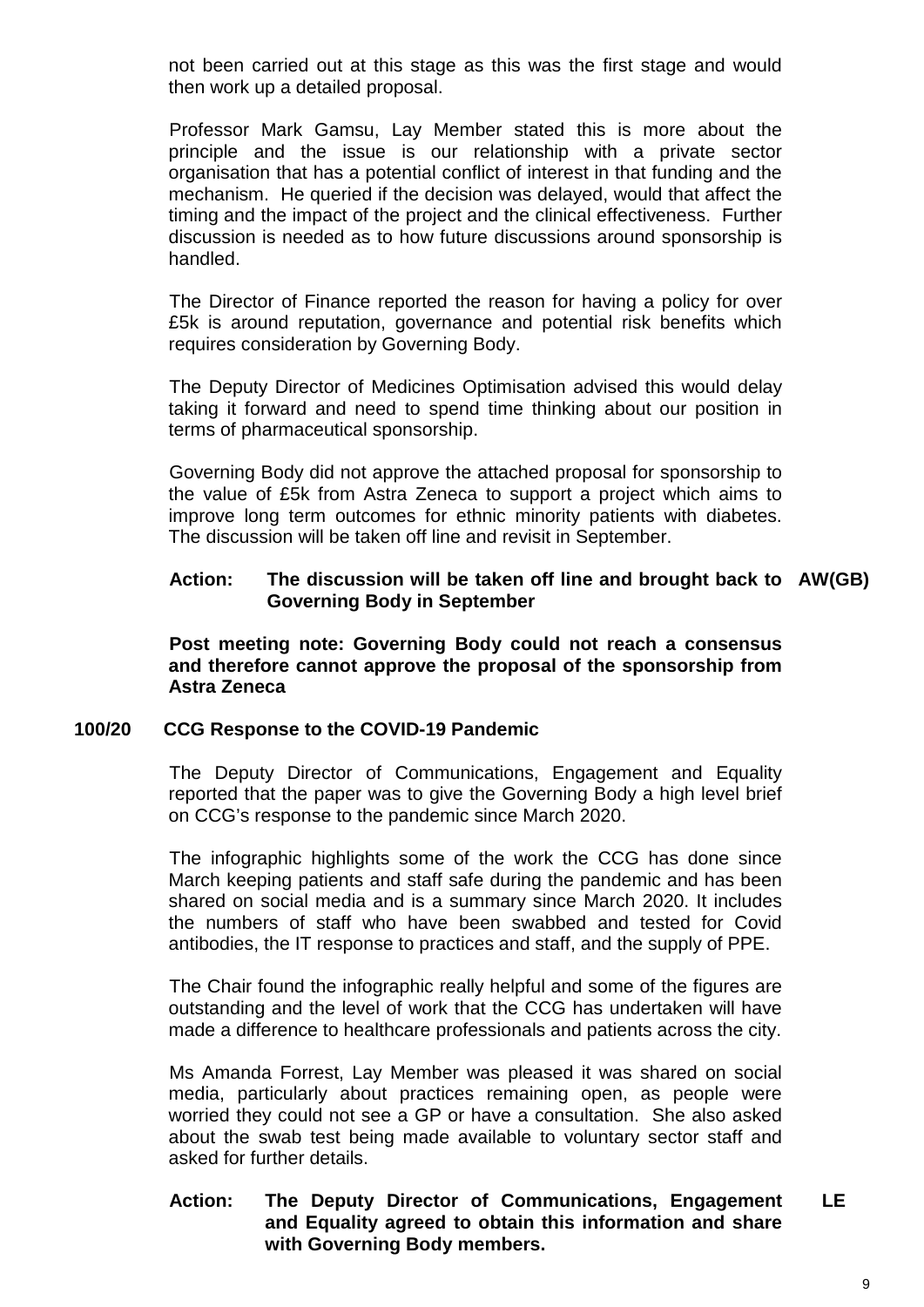The Director of Commissioning and Performance / Deputy Accountable Officer stated it was encouraging to see the efforts of our organisation, as well as that of our partners across the city, including statutory and voluntary partners, in mobilising services really quickly. He met with FaithStar and met those community groups mentioned earlier and as a city we should think about sponsoring those groups. It would be valuable as a city to learn and capture that and put on social media and learn how we can adapt and encourage those services.

Professor Mark Gamsu, Lay Member asked if we can obtain the information in the context of the scale of our challenge eg what proportion of the voluntary community sector had been offered testing?

Ms Judy Robinson, Healthwatch Sheffield asked about Continuing Healthcare (CHC) and receiving feedback on people being discharged to care homes who had their treatment free with a question about communication and people affected by a change in their regime.

Mr Nicky Normington, Locality Manager North commented on infographic stating that it does not show the whole story in terms of the amount of work that went into this across the CCG which was unbelievable and asked is there something about accepting mistakes were made in the first few months and learning from that. Also information is out there for patients that practices are open and there has been an increase in numbers of patients. The Chair also echoed that the collective feeling among GPs is that workload is picking up including phone contact and video contact increasing.

The Director of Finance responded to the CHC question from Ms Judy Robinson stating that the letter from NHS England and Improvement which signalled that the temporary arrangements that had been in place since March are due to come to an end by end of September. It was recognised this needs to be communicated with those involved and there is a process in place. There is also a patient leaflet which was given to patients at discharge.

Ms Amanda Forrest, Lay Member reported this was also raised at the Quality Assurance Committee and final guidance had not come out at that point.

The Governing Body considered and noted the progress and the CCG's response to the pandemic and appreciated the work that has taken place.

#### **Action: The Deputy Director of Communications, Engagement and Equality noted the points and would pick up with members of Governing Body outside the meeting. LE**

#### **101/20 Equality Impacts of COVID-19 and Mitigations**

The Deputy Director of Communications, Engagement and Equality presented the paper which provides an overview of the CCG's work in meeting our equality and involvement duties during the first phase of the Covid pandemic.

Since the start of April the communication team and equality team have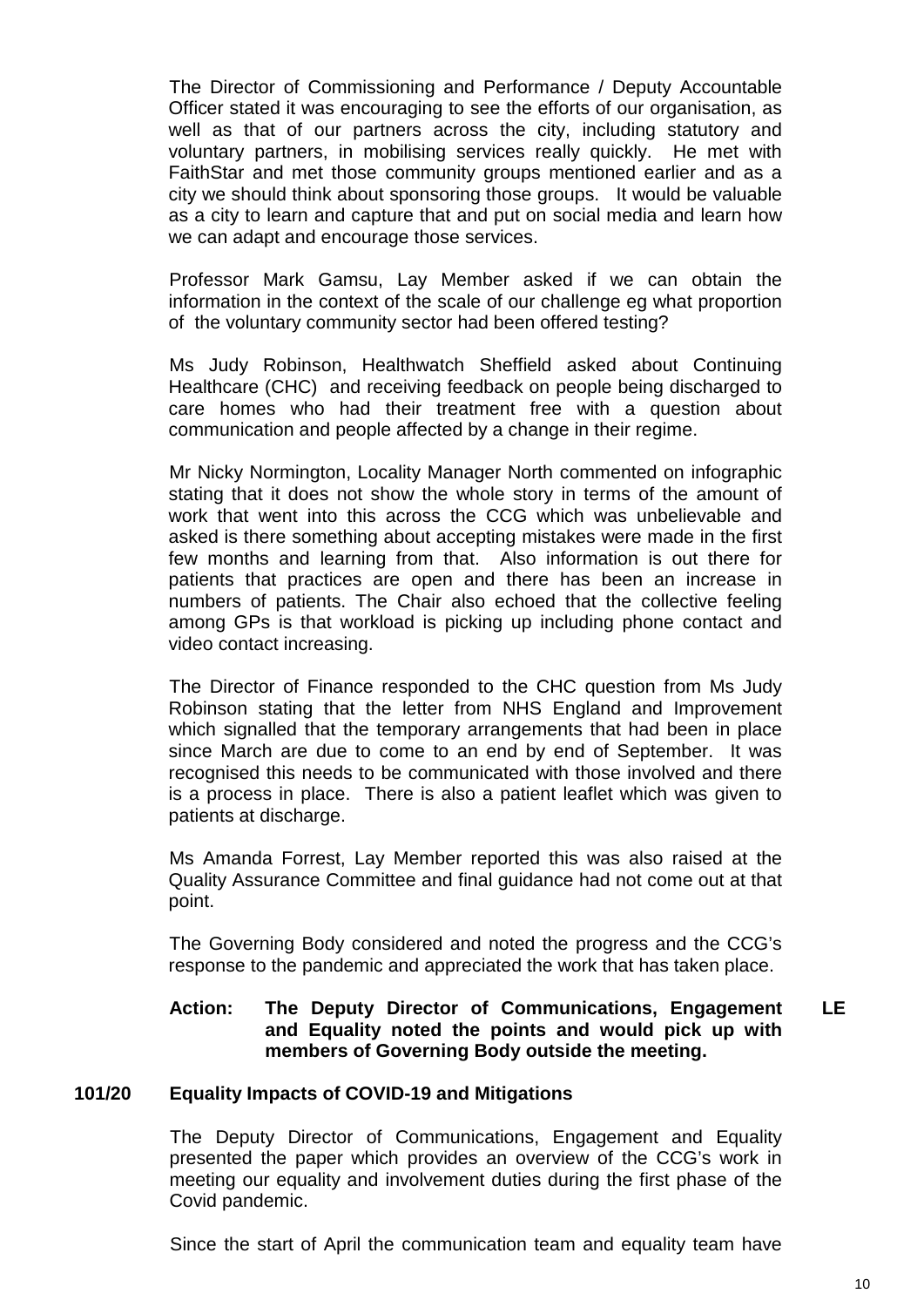reached out to voluntary community sector to hear the view of the people of Sheffield and to understand the impact of Covid and lockdown was having on communities particularly those within the nine protected characteristics. The CCG has collected insights from the third sector which has been logged. All the decisions made as an organisation within the command and control structures have been reviewed. The impacts have been considered both positive and adverse impacts and actions put in place to reduce any adverse impacts.

The command and control structure have made sixty four decisions, of which there were three or four decisions where there is potential for the service change continuing for six months or longer. In this instance, the CCG will have a legal duty to involve and possibly to consult on what the future service model might be. Those areas are the Extended Access Primary Care Hubs, minor injuries unit that was closed in April to enable STH to redeploy staff and the closure of some GP branch sites.

This work feeds into our Senior Management Team (SMT) and command and control structures to inform our decisions.

Alongside this, all the decisions made by the CCG's command cells have been logged and assessed equality impacts and this work is included in the paper for assurance.

The insights summary highlighted that those who lived in deprived communities have been massively affected by Covid. The team have spoken to sixty five community voluntary groups with a full log attached to the paper which is updated weekly.

The Deputy Director of Communications, Engagement and Equality went through the high level themes which included:

- people not accessing health services when needed due to they thought the services were closed;
- people from BAME community were staying away as they were worried about catching Covid;
- the impact of shielding and how it was implemented which has also affected people's mental health;
- telephone triage by GP surgeries was welcomed as it has improved access to GPs or a practice nurse;
- digital exclusion and not being able to use the equipment as people don't always have the basic skills to use digital equipment;
- funding for small community groups which is an issue for the BAME community;
- there was an increase in reported attempted suicide in the BAME community;
- for women in the LGBT community there has been rise in domestic violence;
- within the deaf community there has been poor access to GPs as the service moved to a telephone system and feeling isolated by social distancing and the impact of wearing masks and lip reading;
- also the impact of schools closing is having an impact on mental health;
- Older people are feeling isolated due to being digital excluded.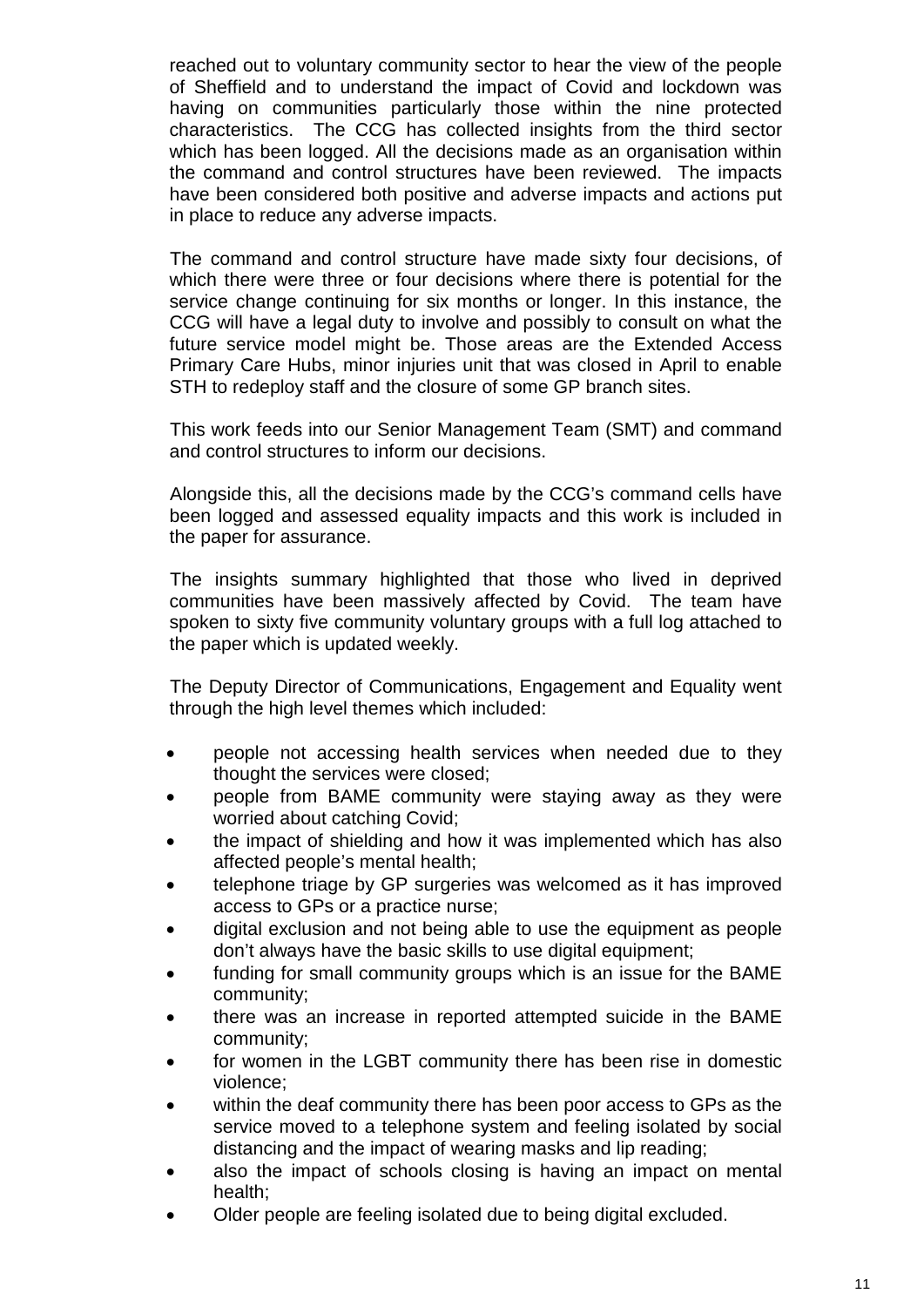The decision log has been reviewed by Senior Management Team (SMT) and with an approach agreed by Strategic Patient Engagement, Experience and Equality Committee (SPEEEC) and Governing Body in June that market research would be commissioned. The survey will ask about the four decisions around substantial changes and other beneficial changes such as virtual appointments and telephone appointments which will go to meet our legal duties. A more detailed paper will go to SMT this month and to SPEEEC to ensure we are meeting the legal duties and will be brought to Governing Body for information. In terms of the public insights this work will continue for the foreseeable future and will move to fortnightly reporting and will be shared widely and internally with quality leads across the city and ACP. Work is also ongoing to look at the disadvantages.

Professor Mark Gamsu, Lay Member highlighted that the work carried out by the team is really powerful and should be a constant challenge to us with a shift of how we approach things. It is an indication how we should continue to work in the future and is built on the hard work and relationships that the communications and engagement team and others in the CCG so people can trust and engage with us.

Dr Leigh Sorsbie, GP Elected City-wide Representative stated it is really encouraging to have this wealth of information and reflected on concerns on the overriding message around people's mental health across all sectors and the strain and increase in demand that already pre-existed within mental health services. Also need to be mindful of people with long terms conditions which is a clinical concern to long term health.

Dr David Warwicker, GP Locality Representative was surprised there was nothing included about death from Covid during the pandemic.

Ms Judy Robinson, Healthwatch Sheffield made reference to the health and wellbeing strategy which covers similar points and some coordination would be helpful. There are at least three surveys ongoing about people's experience so again the need for coordinating and using that information. She also noted that Healthwatch has been working with the deaf community, with little support and was concerned that we had not been able to respond in a planned way to immediate issues due to not having a strategic partnership with voluntary and community organisations in place.

Dr Steve Thomas, Clinical Director appraised colleagues on the rapid health impact assessments across the city covering mental health, alcohol / substance misuse, poverty and domestic violence. It is important to have multiple views and to be cohesive. He noted that there is a new framework that is being tested in four primary care networks with nearly two hundred people having been identified who have neither met the criteria for secondary care mental health input or too complex for IAPT, nearly 45% are from BAME communities.

Governing Body noted the work carried out so far to listen to people's experiences of Covid and lockdown and the CCG's work to reduce impacts where possible. Governing Body agreed we have shown due regard to our equality duties during this time.

#### **Action: The Deputy Director of Communications, Engagement and Equality agreed to email Ms Judy Robinson, LE**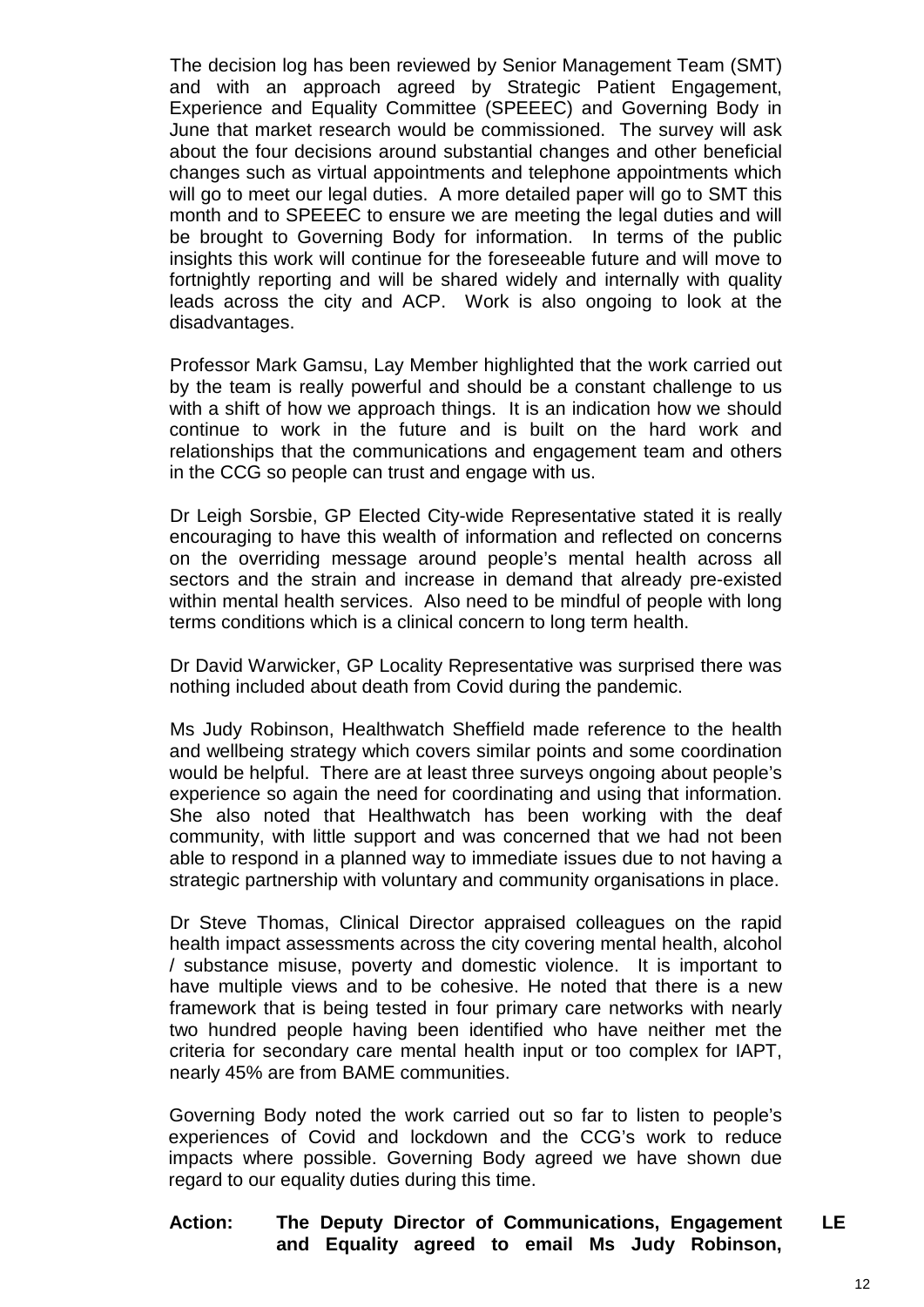#### **Healthwatch Sheffield individually regarding her points raised.**

#### **102/20 Communications and Engagement Update**

The Deputy Director of Communications, Engagement and Equality presented the paper which provides a summary of communications and engagement activity and impact between 1 December 2019–30 June 2020.

This report is usually presented every four months to ensure consistency of reporting periods to help with trend analysis and to coincide with public meetings. However, as April's governing body was cancelled due to coronavirus, this report covers seven months (split between 2019/20 and 2020/21 where possible).

During this period positive coverage has gone up and increase in broadcast media coverage has gone up.

Before Covid an amount of time was spent working on the urgent care campaign which was stopped due to the pandemic so was not evaluated.

Social media reach has gone up significantly and increased the amount of content.

With regards to internal engagement there has been a lot of engagement with staff and a number of networks have been created including a corporate equalities group looking at our response to Covid and considering Black Lives Matter. A Black Lives Matter fika was also held with around sixty attendees. Before Covid the engagement evidence was submitted for the oversight framework and last year engagement and experience received a good rating and from the evidence submitted this year anticipate receiving an outstanding rating.

A piece of work on commissioning intentions and engagement to ensuring they are public friendly with a piece of work on the flu campaign would be completed in the next four months. There were also plans to launch a back to basics campaign to include hand washing and adhering to guidance.

The activity covered includes reputation management, staff communications, and engagement to support priority areas of work and ensure the CCG is meeting its statutory duties.

The Chair commended the work carried out recognising the outstanding progress made compared to last year.

Ms Amanda Forrest, Lay Member asked if the Director of Public Health is issuing a leaflet to every household and asked if the CCG was also involved. The Chair confirmed he has received this leaflet and confirmed there has been engagement between all the communication teams from NHS, Local Authority and voluntary sector organisations through the city wide health and care gold .

Governing Body considered and noted the work undertaken and its impact.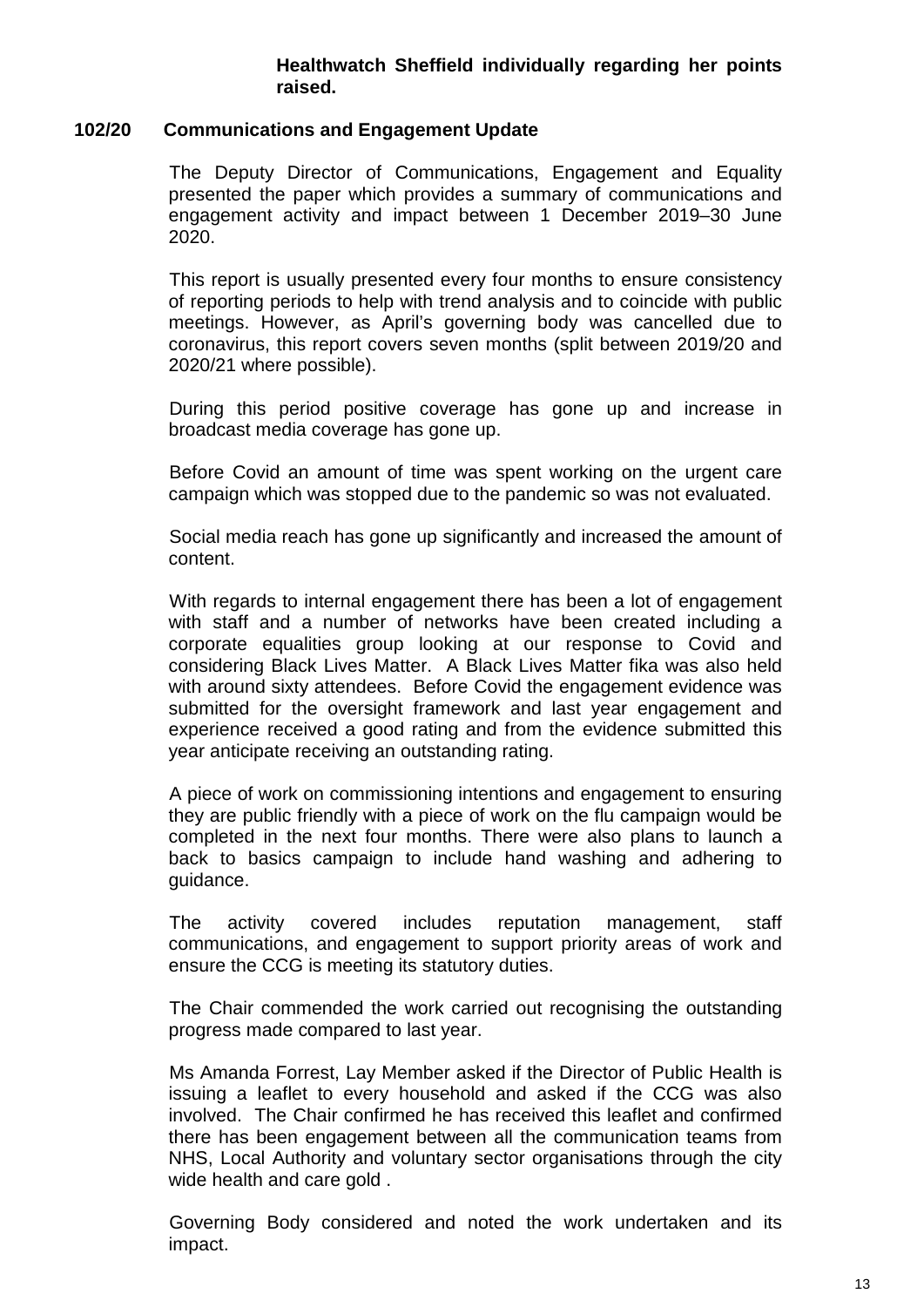### **103/20 Month 3 Finance Report**

The Director of Finance presented the report which provides information on the financial arrangements in place for the period April-July 2020 and the financial position at Month 3 (April to June 2020). The paper outlines the changes to the financial framework for the period April to July. These arrangements will now be extended to cover August and September. The paper notes that the nationally calculated allocation has been compared to what we would have expected to receive based on previous plans adjusted for our estimate of the impact to the changes of the financial framework. It was estimated the allocation given to us was £1.6million lower the finance team had calculated was needed.

In terms of the confirmed financial framework, retrospective adjustments would be made to the allocation for appropriately approved Covid costs and where we can demonstrate that there are legitimate reasons why our spend is higher than that nationally calculated allocation.

To the end of July only one adjustment to the allocation has been received which is for two months' worth of Covid spend, but no top ups for non Covid related variances had yet been approved.

In terms of the monitoring against the revised allocations, forecasting by end of July, there will be a £7.8million adverse variance. Of that variance £4.8million relates to Covid costs not yet reimbursed. £1.6million is due to our calculation we believe the allocation was calculated incorrectly. The remaining £1.4million relates to true variance from our original planning assumptions, mainly in relation to our prescribing spend. Had anticipated that this was due to more people accessing prescriptions in March, however the volume and the cost was equally as high through April.

The planning letter has been received from NHS England Improvement that sets out the key priorities for the remainder for the financial year. In terms of the financial framework for the period October to March it now confirms that we will continue to have block arrangements in place with the providers. There will be allocations that will be allocated to the ICS and they will be responsible for allocating the funding to organisations in South Yorkshire and Bassetlaw for the rest of the financial year and also to fund additional costs already in the system. It also refers to block arrangements with Trusts 'will be meaningfully adjusted for performance' so better performance will be rewarded.

There is a large aspiration for further investment in mental health services, the national letter confirms we should continue to plan to meet our mental health investment standards and there is still further guidance expected to be received.

Dr Nikki Bates, GP Elected City-wide Representative asked whether additional funding for hospitals to increase activity would be provided from central government. The Director of Finance advised we are anticipating that the funding expected to come to the SY&B ICS will include funding that covers that increase in activity. Therefore all the providers are being asked to submit plans in terms of what they can do from their existing capacity and what it would take to increase their activity. However, the same pot of money would also need to cover mental health investment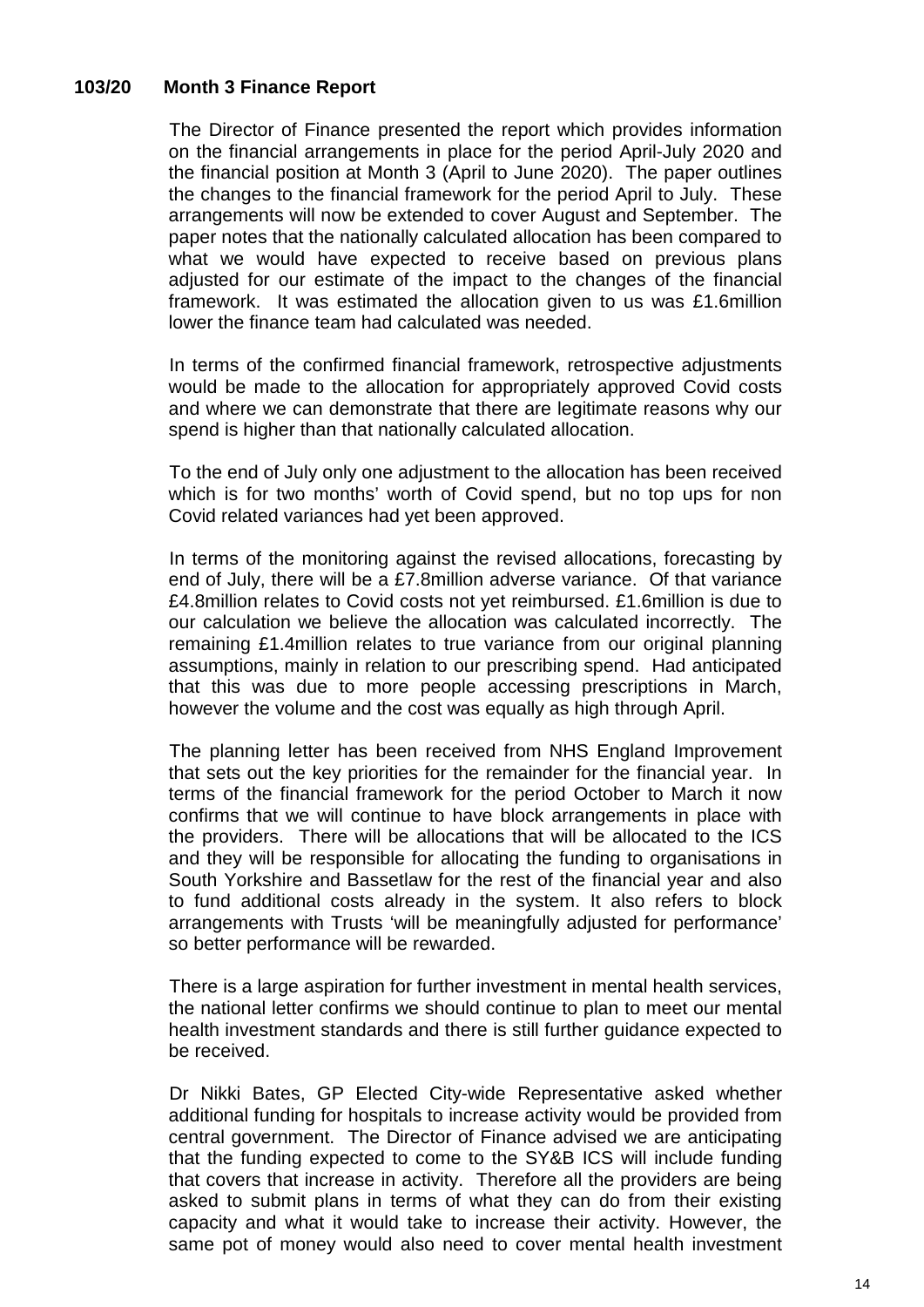standards and tackling health inequalities, and so there was a tension.

Dr Leigh Sorsbie, GP Elected City-wide Representative asked around prescribing and the increase in the prescription costs and is this due to the increase in prescriptions or the increase cost of prescriptions and how much relates to Covid. Dr Sorsbie also asked how the block contract was set reflecting historical activity which then didn't happen. The Director of Finance confirmed as set out in page seven of the report that there had been a 3% increase in average prices, as well as a 6% increase in volume but that it is too early to make judgement as to the cause and the longer term impact. In terms of the block contract values, these were based on historic spend not historic activity so largely cover the cost of staff that providers employ and their historic infrastructure costs.

#### **Action: The Chair suggested that a masterclass for Governing Body might be helpful which needs to look at how we work creatively and innovatively to which the Director of Finance agreed. JM**

Governing Body commented and noted the financial position outlined in the report.

#### **104/20 Performance and Delivery Month 3 Report**

The Director of Commissioning and Performance presented the report which updates the Governing Body on key performance measures regarding our providers in the context of the current Covid19 pandemic, to provide information on our organisational performance with regard to our staff, to brief Governing Body on the views and experiences of our staff, and to provide statistics regarding Covid19 and information about the current local situation.

We have now entered the next phase of responding to the pandemic, which includes some services coming back on line, and planning for how services can be delivered in the future whilst physical distancing measures will need to remain in place.

This month's report identified a growth in the number of long-waiters i.e. for those patients waiting over 52 weeks. In terms of managing waiting lists, all our providers are clinically prioritising patients on any active waiting list; treating those in most need.

Primary care activity is now coming back to pre-Covid levels. A&E numbers are starting to increase and the performance report also indicates the impact that Covid has had on some cancer treatments.

With regard to staff experience it is useful to see the feedback via the staff temperature check and the actions as a consequence to ensure staff are connected. The Accountable Officer reported that what is published on the intranet re the staff temperature check is very detailed and a trend is evident with a good response mechanism in place. Staff had raised they cannot see how the temperature check has been considered and how the actions are being taken forward. This has been considered through the staff forum, through Bronze command and also through our executive team, deputy directors and staff meetings where temperature checks are being discussed on those agendas. Also need to give time at staff briefs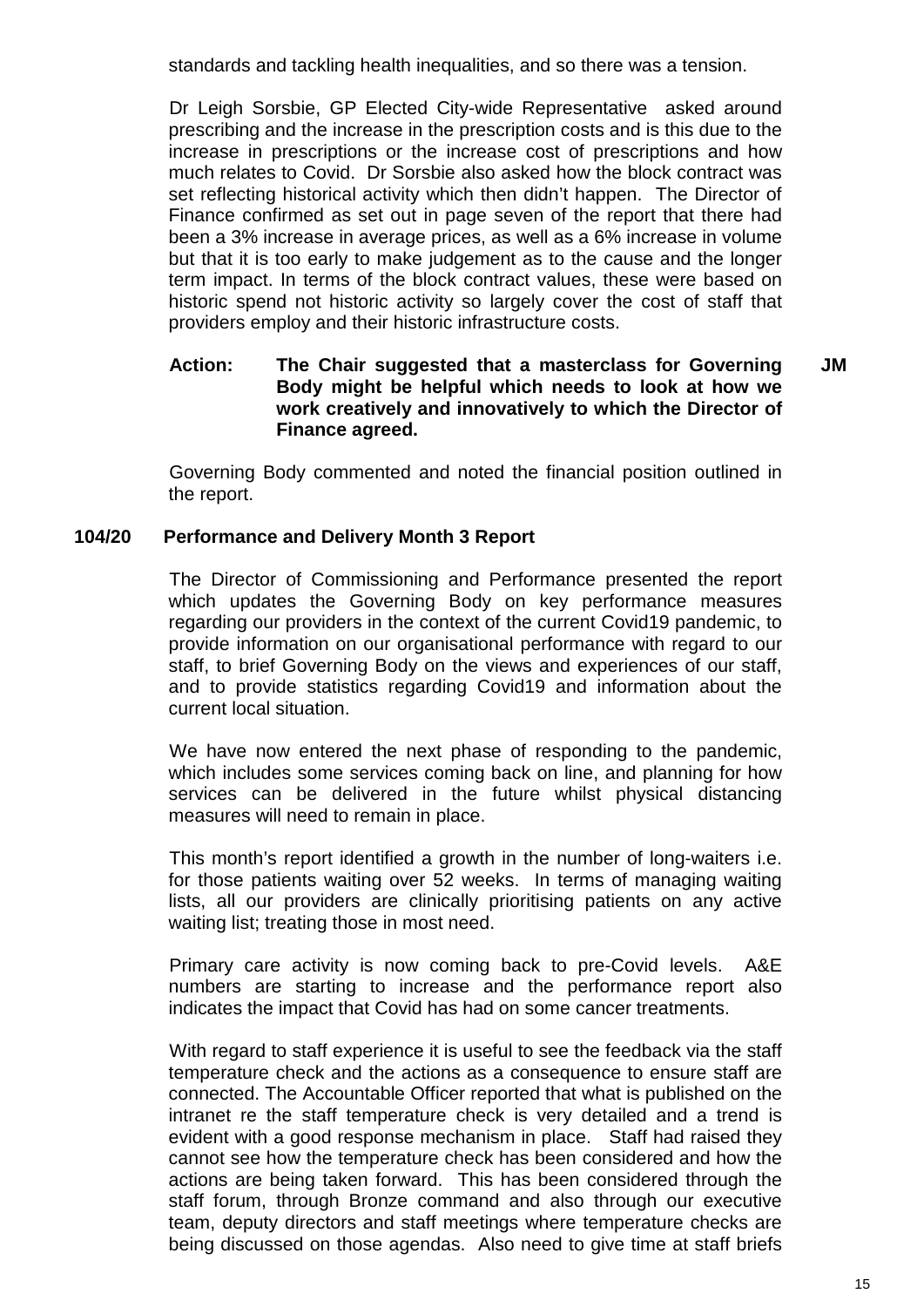and look to move to weekly virtual staff briefings to allow more attention to be paid to this. This has identified issues on office chairs and a sense of having changing rules of having office chairs at home.

The Chair identified that staff at the CCG have formed a learning group to discuss and relate their experiences of working through Covid. Discussions are on the lines of what problems do we need to highlight and what are we empowered to do. There are a number of significant stories that have been shared on the intranet page and Governing Body members were encouraged to read. An invitation has been extended to the group to attend private Governing Body session to present stories in terms of temperature checks and part of this learning of how they wish to work moving forward. It was suggested that we move to having a staff story as well as a patient story on the Governing Body agenda.

SBuchan stated the temperature check was developed during Covid with members of staff who wanted to be involved in terms of how they felt in order to get across to the senior members of the organisation. Due to the success of this it is now embedded within the organisation's processes and added in to this report. We are listening to what staff are saying and acting on it.

Governing Body recognised the work and noted the report.

#### **105/20 Patient Safety, Quality and Experience Report**

The Deputy Director of Medicines Optimisation (AHPs) presented the reported which provides an overview of NHS Sheffield Clinical Commissioning Groups (SCCG) Quality Assurance, Patient Safety and Experience oversight and the effect on services.

In a step to reduce the burden on NHS organisations and to release capacity in the system in response to Covid19, on 28 March 2020 the NHSEI informed CCGs of changes to Governance, Reporting and Assurance.

The paper also goes through any particular safety incidents that have occurred within the CCG area. It covers the Safeguarding report, any serious untoward incidents, infection control, clinical audit and any CQC reports. It also covers patient and staff experience across our providers including care homes and general practice.

The paper was also presented at the Quality Assurance Committee.

Ms Amanda Forrest, Lay Member reminded members that we have now moved to monthly Quality Assurance Committee meetings due to legal duties around quality and safety which have not disappeared during the Covid period and thanked Governing Members and Healthwatch who have joined the meeting. There were issues of concern over the next few months including continuing healthcare and patient safety in care homes.

The Chair thanked Ms Amanda Forrest, Lay Member and Acting Chief Nurse for standing up the Quality Assurance Committee on a more regular basis.

Governing Body considered and noted the progress of actions and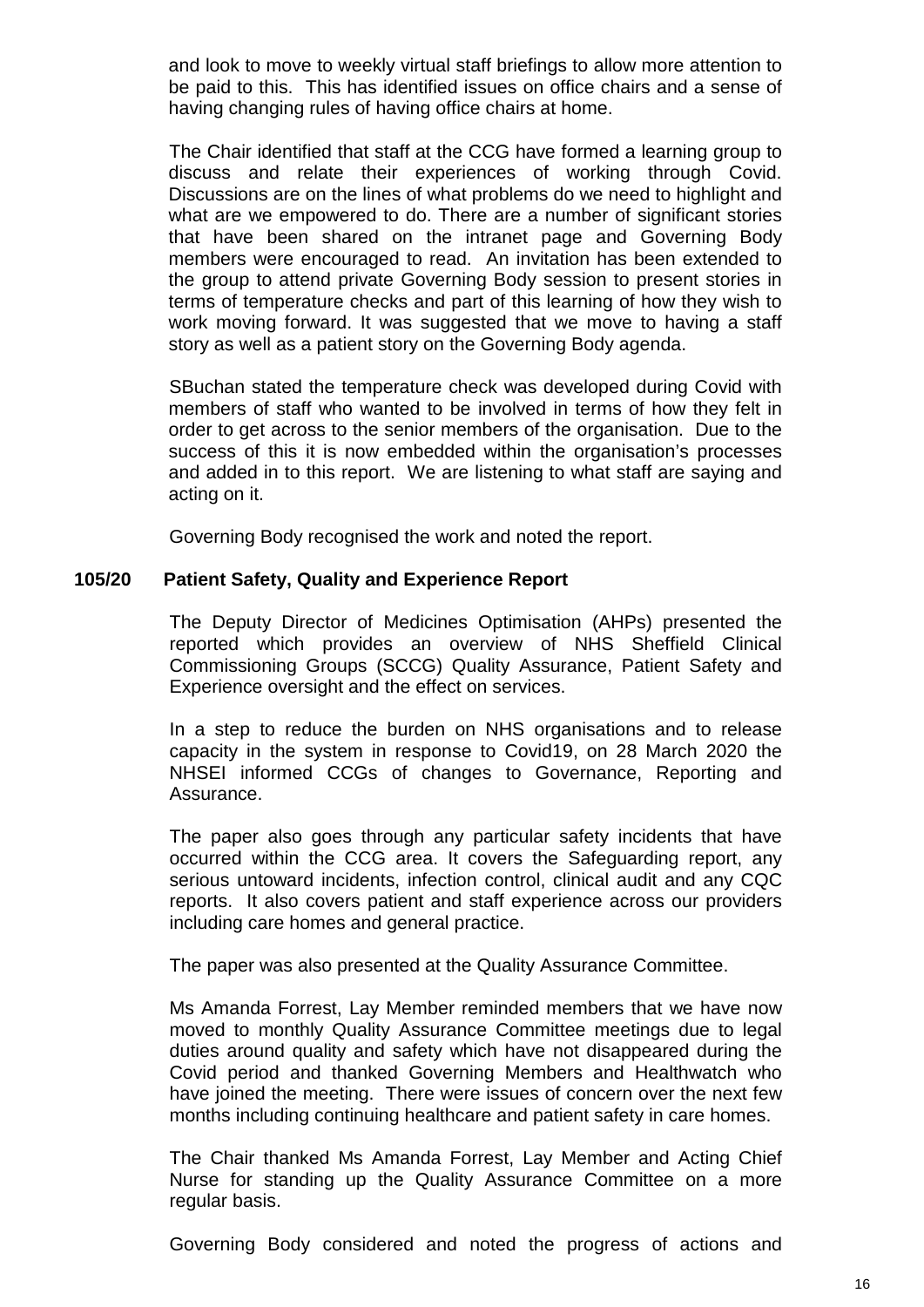improvement.

#### **106/20 Integrated Care System and Accountable Care Partnership**

The Accountable Officer reported on the key updates on the integrated care system with the main one being the Phase 3 planning letter and the three Rs; **Restore** - in terms of services coming back on line; **Recovery** seeing the planned work being paused, slowed down or not happening and act on recovery prior to Winter with specific targets in that guidance. Targets and guidance are challenging to our providers in terms of meeting current plans are short of those targets; and **Reset** which is around doing things differently and what is the future direction of travel for integrated care systems and integrated partnerships and will there be any legislative change. In relation to governance over the next few months and also the implications of the publication of the people plan and what that means for the Sheffield and across South Yorkshire and Bassetlaw.

**107/20** The Governing Body formally noted the following reports:

- **a) Standards of Business Conduct and Conflicts of Interest Policy and Procedure (in support of main agenda item 8 (paper C)**
- **b) Governing Body Assurance Framework (in support of main agenda item 9 (paper D))**
- **c) Accountable Care Partnership (ACP)/Integrated Care System (ICS) (in support of main agenda item 17 (oral update) i) ICS CEO Report** 
	- **ii) Addressing Equality Diversity and Inclusion**
- **d) Report from the Audit and Integrated Governing Governance Committee**
- **e) Report from the Primary Care Commissioning Committee**
- **f) Report from the Quality Assurance Committee**
- **g) Report from the Strategic Patient Engagement, Equality and Experience Committee**

#### **108/20 To Consider Items of Any Other Business**

There was no further business to discuss this month.

#### **109/20 If so determined, to exclude the public to consider business of a confidential nature**

#### **110/20 Summary of Meeting: Reflections from Governing Body**

The Chair reflected that we had successfully managed to livestream the meeting and would do so again for the foreseeable future. The Chair asked for reflections on today's meeting,

Dr David Warwicker, GP Locality Representative commented on the patient story and not just translating language and the taking into account the cultural aspect rather than just the language barrier.

Dr Leigh Sorsbie, GP Elected City-wide Representative suggested there could be some gain from talking to practices who serve these populations and the issues with literacy across all populations and the